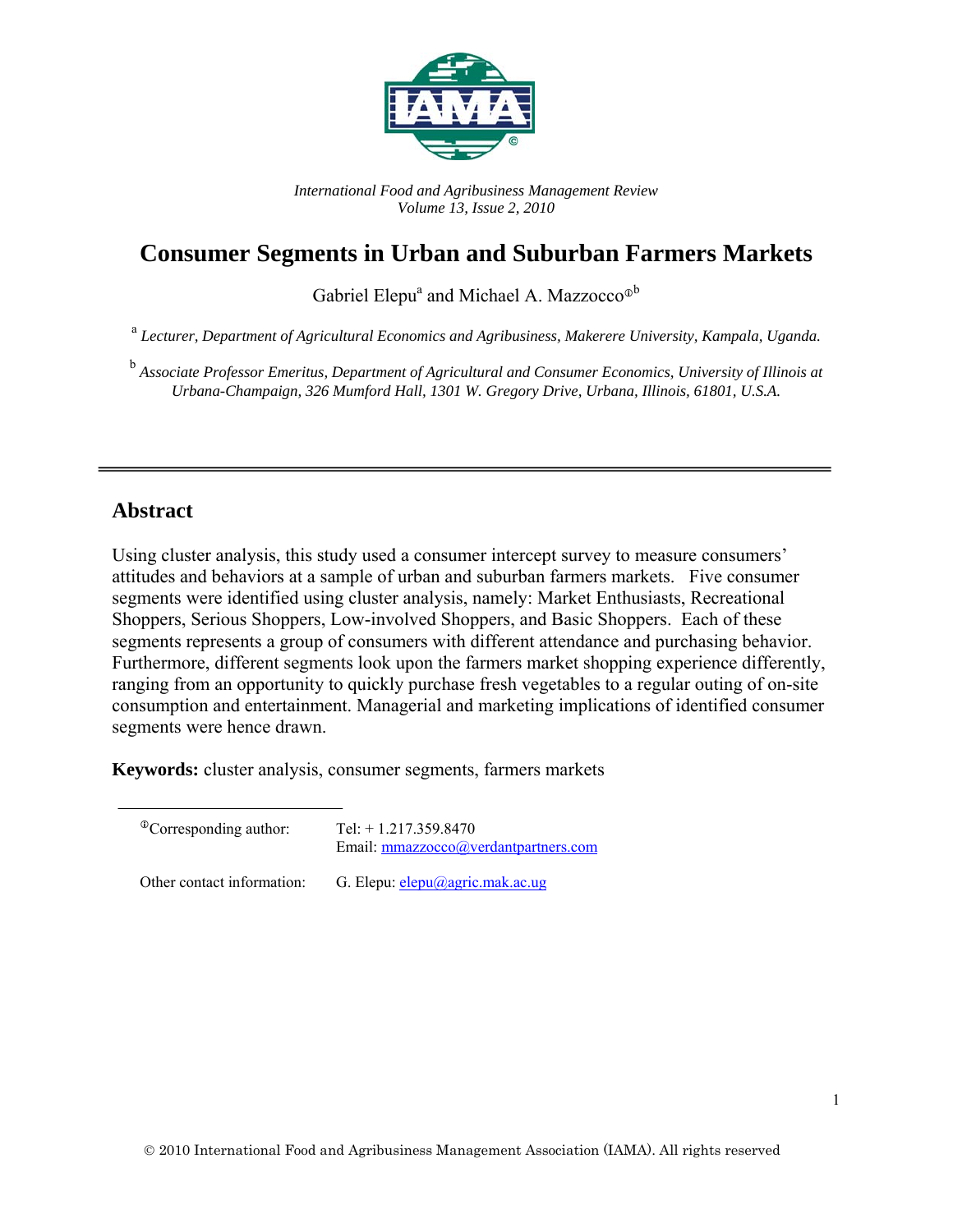# **Introduction**

In retail outlets such as shopping malls, consumer segments have been identified for the benefit of mall managers and vendors (Ruiz et al., 2004; Reynolds et al., 2002; Bloch et al., 1994; and Roy, 1994). In an effort to assist market managers and vendors target their customers, some studies have been conducted to segment shoppers at farmers markets ([Reserved], 2004; Wolf and Berrenson, 2003; and Eastwood, 1996). Based on their shopping behaviors, shoppers at farmers markets have been grouped into frequent and infrequent shoppers ([Reserved], 2004 and Eastwood, 1996), or into planned purchasers, impulse (unplanned) purchasers, planned nonpurchasers, and unplanned non-purchasers (Wolf and Berrenson, 2003). However, there is still need to investigate the potential existence of consumer segments stemming from consumer preferences as it has been found to be the case in shopping malls (Reynolds et al., 2002).

Identifying consumer segments based on behavior and preferences rather than merely demographics is not new. A study published by the Coca-Cola Retailing Research Foundation (2004) provides evidence that individuals' "membership" in a behavioral or preference-based consumer segment is dynamic. That is, an individual can be classified into different consumer shopping segments based on their grocery shopping "mission." The study identified nine separate and distinct missions, each of which characterized a market segment, namely: *Care for Family, Smart Budget-Shopping, Discovery, Efficient Stock-Up, Specific Item, Bargain-Hunting Among Stores, Reluctance, Small Basket Grab and Go, and Immediate Consumption.* Thus, grocery store managers could use this information to attract and serve people on different missions, rather than treat all missions alike, which may result in unfulfilled customers.

Reynolds et al. (2002) segmented shoppers at both a traditional and an outlet mall based on their preference for mall attributes such as: mall essentials, entertainment, convenience, and brandname merchandise. They identified five customer segments as being common to both the traditional and an outlet mall. These segments included: Basic, Apathetic, Destination, Enthusiasts, and Serious. The sixth consumer segment, Brand Seekers, was unique to the factory outlet mall. The knowledge of these consumer segments also led to the identification of key mall attributes for the benefit of mall managers and vendors.

For similar reasons, this study extends consumer segmentation analysis to farmers markets. Although their organization and shopping environment are different from that of either shopping malls or grocery stores, knowledge of customer segments and preferences can be useful. Therefore, the main objective of this study is to provide insights into consumer segments found in farmers markets, to assist market managers and farmer vendors in designing successful farmers markets. Three specific objectives are identified: first, to identify consumer segments existing in farmers markets based on their preferences for market attributes; second, to distinguish among consumer segments in terms of their demographics and shopping behaviors; and third, to interpret the characteristics of consumer segments and suggest managerial and marketing implications for each segment.

The remainder of this paper is organized in major sections of methodology, results, and implications to market managers and vendors.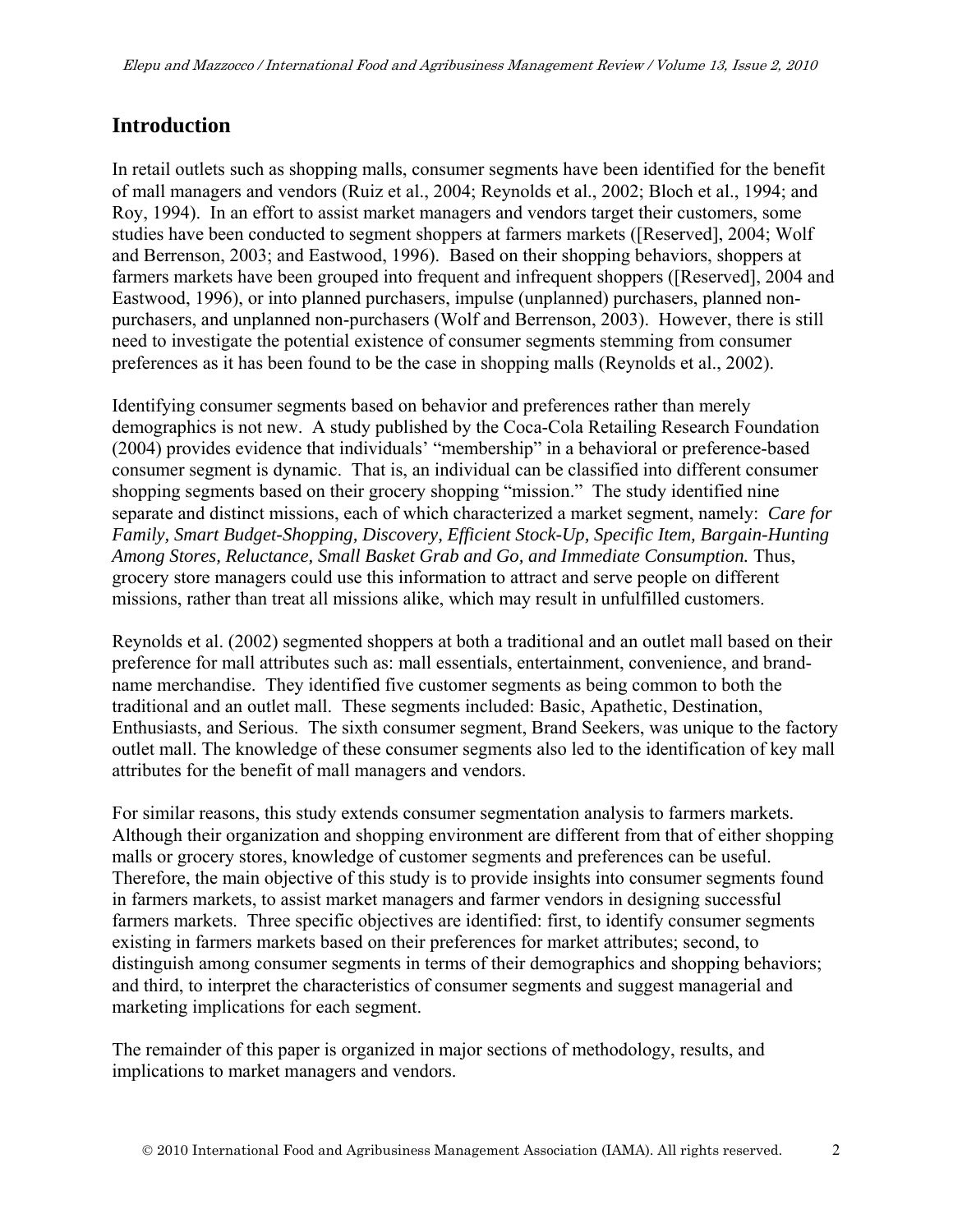# **Methodology**

Markets were selected to include a stratified sample of urban and suburban markets, but no other sampling restrictions were imposed. At the time of data collection there were 34 urban and 48 non-urban farmers markets operating in Illinois. Data were collected from six farmers markets randomly selected from the Chicago and Metro East (St. Louis) metropolitan areas using a standardized questionnaire in 2004. Two were within the city of Chicago, three were suburban, and one was in suburban East St. Louis. The questionnaire was developed based on previous studies ([Reserved], 2004; and Reynolds et al., 2002). Shoppers were intercepted randomly at the selected farmers markets and were asked to complete the questionnaire. In total, 508 questionnaires were completed, of which only 379 were completely filled by respondents and hence, useful.

The markets selected included a variety of market characteristics. Some were only open on a weekday afternoon and evening while others were open on a weekend day. Days of operation varied from Thursday through Sunday.

The survey was comprised of three principle sections. One section asked about the respondents demographic characteristics. Another section asked the respondent to indicate relative importance (seven point Likert scale) of twenty-four characteristics of farmers markets. These characteristics are identified below in Table 3. A third section asked about the respondent's behavior on that day and in general at this and other farmers markets (time, money spent; other missions, patronage frequency and products purchsed).

Consumer segments existing in farmers markets were derived through the use of the multi-step cluster analysis method. The multi-step cluster analysis method has been used to segment consumers shopping in malls (Reynolds et al., 2002; and Bloch et al. 1994). The multi-step cluster analysis method involved the successive application of factor analysis, Ward's and kmeans clustering methods. The Statistical Package for Social Scientists (SPSS) software was used in the data analysis as it was capable of performing factor analysis and both the Ward's and k-means clustering procedures.

# **Results**

The results of the data collection and analysis are presented in the sequence of sample demographics, consumer segment identification and analysis of segment behavior.

### *Demographic Characteristics of Sample*

Table 1 compares the demographics of the sample collected with similar data from the 2000 Census. A large proportion of the shoppers in the selected farmers markets were highly educated, middle aged or older, professional, white, and female. These results are quite consistent with those obtained from other consumer surveys ([Reserved], 2004; Govindasamy et al., 2002; Sovell, 2001; and Kezis et al., 1998). Women often are the dominant gender shopping at farmers markets in Illinois and elsewhere, which might be related to their primary shopping role for groceries in the household.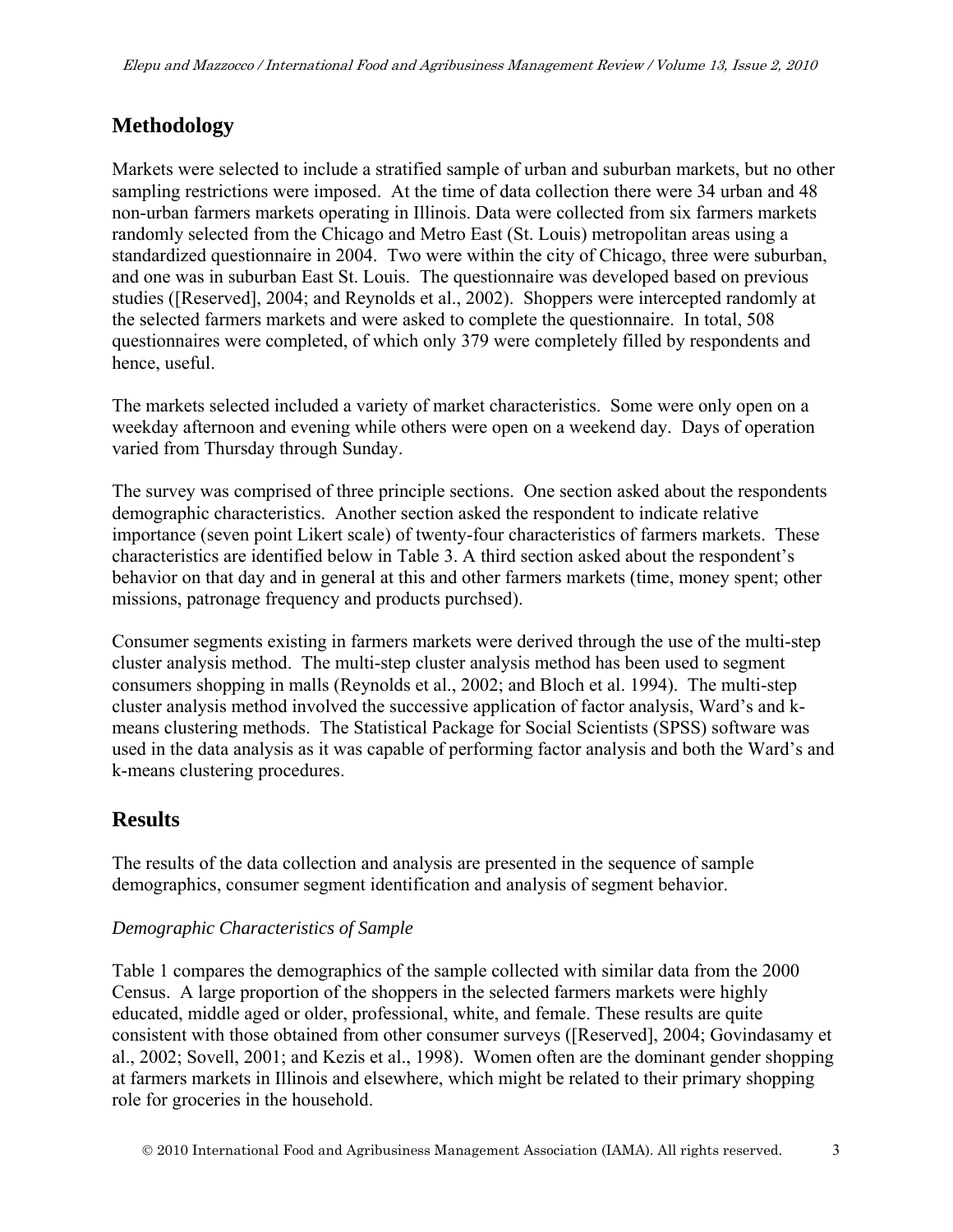| Characteristic |                                                                                                  | <b>Sample</b> | <b>U.S. Population</b> | Chi-square     |
|----------------|--------------------------------------------------------------------------------------------------|---------------|------------------------|----------------|
| Gender         | Male                                                                                             | 23.3%         | 49.1%                  |                |
|                | Female                                                                                           | 76.7%         | 50.9%                  | $26.6***^{2}$  |
| Age            | Under 25                                                                                         | 6.7%          | 35.3%                  |                |
|                | 25-34                                                                                            | 15.9%         | 14.2%                  |                |
|                | 35-44                                                                                            | 23.0%         | 16.0%                  | 43.5***        |
|                | 45-54                                                                                            | 18.4%         | 13.4%                  |                |
|                | 55-64                                                                                            | 19.5%         | 8.6%                   |                |
|                | 65 and over                                                                                      | 16.6%         | 12.4%                  |                |
| Household size | 1                                                                                                | 18.2%         |                        |                |
|                | $2 - 3$                                                                                          | 54.0%         |                        |                |
|                | $4 - 5$                                                                                          | 25.1%         |                        |                |
|                | Over 5                                                                                           | 2.7%          |                        |                |
| Education      | Some high school                                                                                 | 1.1%          | 19.6%                  |                |
|                | High school graduate                                                                             | 5.2%          | 28.6%                  |                |
|                | Some college                                                                                     | 16.2%         | 21.0%                  | 210.3***       |
|                | College graduate                                                                                 | 33.7%         | 21.8%                  |                |
|                | Post-graduate                                                                                    | 43.7%         | 8.9%                   |                |
| Ethnicity      | <b>Black</b>                                                                                     | 10.7%         | 12.3%                  |                |
|                | Asian                                                                                            | 2.6%          | 3.6%                   |                |
|                | American Indian                                                                                  | 0.2%          | 0.9%                   | 2.7            |
|                | White                                                                                            | 82.9%         | 75.1%                  |                |
|                | Native Hawaiian                                                                                  | 0.0%          | 0.1%                   |                |
|                | Other                                                                                            | 3.5%          | 5.5%                   |                |
| Occupation     | Student                                                                                          | 9.6%          |                        |                |
|                | Professional and related                                                                         | 41.8%         |                        |                |
|                | Other                                                                                            | 19.9%         |                        |                |
|                | Unemployed/Homemaker                                                                             | 11.2%         |                        |                |
|                | Retired                                                                                          | 17.5%         |                        |                |
| Income         | Less than \$20,000                                                                               | 10.7%         |                        |                |
|                | \$20,000-49,000                                                                                  | 23.9%         | 57.9%                  | $(<$ \$50,000) |
|                | \$50,000-74,999                                                                                  | 22.1%         | 19.5%                  |                |
|                | \$75,000-99,999                                                                                  | 16.0%         | 10.2%                  |                |
|                | \$100,000 and over                                                                               | 27.2%         | 12.3%                  |                |
|                | ${}^{1}$ Source of H.S. Dopulation Data: H.S. Dont, of Commance, H.S. Congue Duragu, Congue 2000 |               |                        |                |

**Table 1.** Demographic Characteristics of Farmers Market Consumers Compared to U.S. Population.<sup>1</sup>

Source of U.S. Population Data: U.S. Dept. of Commerce, U.S. Census Bureau, Census 2000. <sup>2\*\*\*</sup> indicates significant at  $p= 0.01$ .

# **Consumer Segment Identification**

#### *Component Factors*

Because there were many (24) market attributes, some of them correlated, it was first necessary to reduce them to a few uncorrelated component factors through factor analysis. However, the use of factor analysis in data reduction has been criticized for the occurrence of multiple factor loadings or correlated factors (Aldenderfer and Blashfield, 1984). To get uncorrelated factors, this study employed both principal component analysis and varimax as extraction and rotation methods respectively (Kim and Mueller, 1978a).

The Kaiser-Meyer-Olkin (KMO) measure of sampling adequacy was 0.829. Normally, the KMO measure should be at least 0.5 for the sample size to be adequate for factor analysis, indicating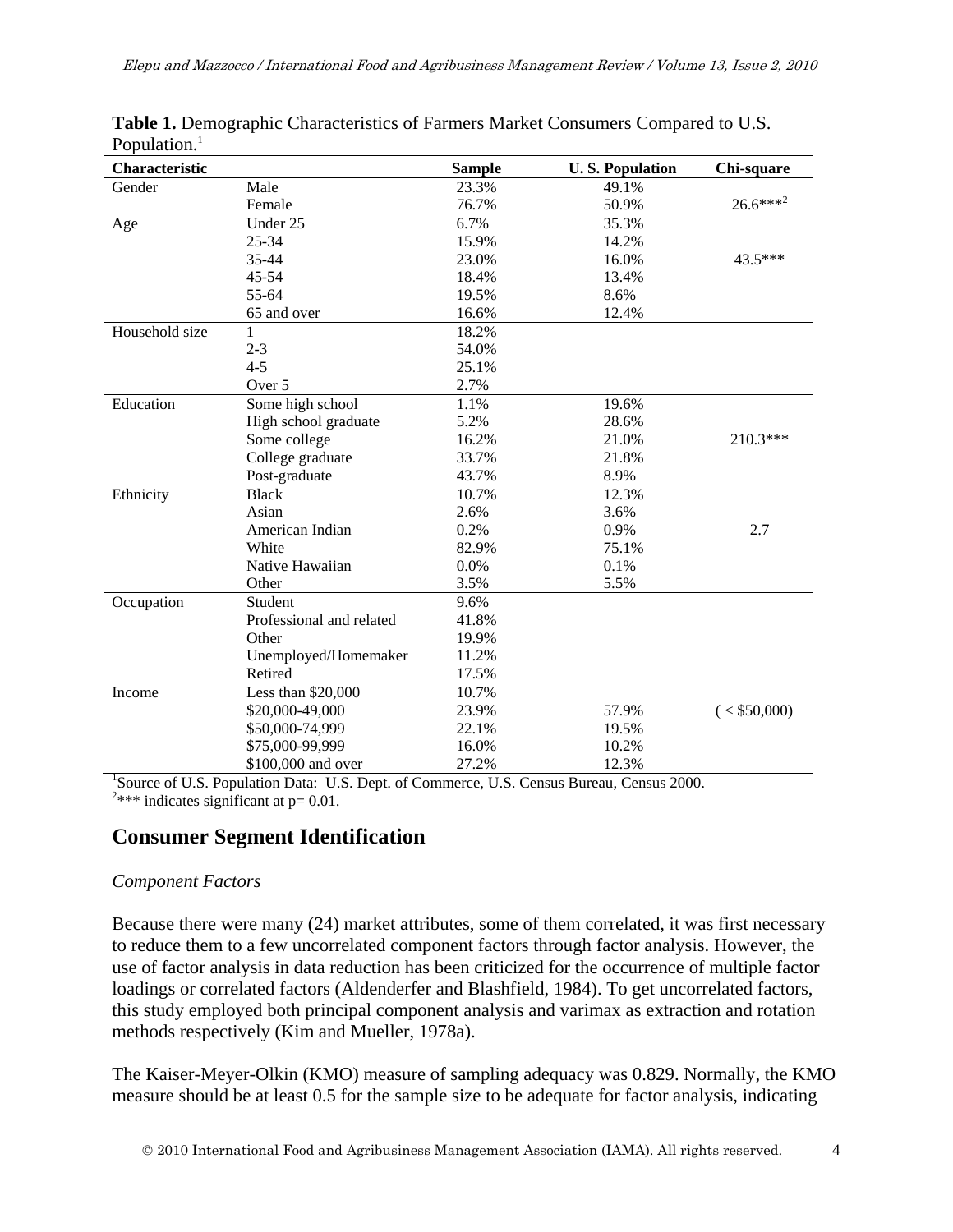the sample size was adequate in this case. The Bartlett's test of sphericity was also significant (*chi-square* = 3642.60,  $df = 276$ ,  $p < 0.001$ ), implying that the correlation matrix was not an identity matrix. The Bartlett's test further showed that the factor model was appropriate.

Two unrelated, popular criteria were used to determine the number of component factors: Kaiser criterion and scree plot (Santos, 1999, and Kim and Mueller, 1978a & b). Using both criteria, seven component factors were extracted. These component factors accounted for approximately 65% of the total variance. Table 2 (see Appendix) shows the factor loadings of market attributes, the extracted component factors, and their respective names: *nearby stores*, *shopping experience*, *adjunct products*, *convenience*, *superior produce*, *assorted produce*, and *organic produce*. It is also important to note at this point that not all market attributes were regarded by respondents as being important as shown by the mean scores. Moreover, mean scores of most attributes were statistically different across study markets as shown by the F-test.

#### *Consumer Segments*

The Ward's Method was used to derive initial cluster seeds as in previous studies (Reynolds et al., 2002; and Bloch et al., 1994). Consumers were clustered based on standardized factor scores. Standardized factor scores were computed using the Anderson-Rubin criterion to ensure orthogonality of component factors (Kim and Mueller, 1978a). From the dendrogram, the number of appropriate-sized clusters lay between 2 and 6. The search for economically viable consumer segments also required the generation of fairly sizeable clusters and hence, made this method more appropriate.

The initial cluster seeds derived from the Ward's method were used in the k-means method to obtain final clusters of consumers. For two, three, and four clusters, some base variables were insignificant implying these clusters were not distinct. In contrast, five and six clusters were distinct. However, by conducting split half analysis, the optimum number of clusters was found to be five. The largest cluster has 119 consumers whereas the smallest one has 43 consumers (Table 3). The other three remaining clusters have 107, 62 and 48 consumers. The identified consumer segments were then designated the following names: Market Enthusiasts, Recreational Shoppers, Serious Shoppers, Low-involved Shoppers, and Basic Shoppers. The reasons for these interpretive names are discussed in the description section below.

| <b>Factors</b>      | <b>Enthusiasts</b> | Recreational | <b>Serious</b> | Low-involved | <b>Basic</b> |
|---------------------|--------------------|--------------|----------------|--------------|--------------|
| Nearby stores       | $-0.41$            | 1.94         | $-0.22$        | $-0.069$     | $-0.19$      |
| Shopping experience | 0.69               | 0.48         | $-1.15$        | $-0.32$      | $-0.07$      |
| Adjunct products    | $-0.28$            | 0.76         | $-0.01$        | $-0.14$      | 0.04         |
| Convenience -       | 0.16               | 0.29         | 0.39           | $-0.06$      | $-0.14$      |
| Superior produce    | 0.17               | 0.10         | 0.40           | $-2.18$      | 0.48         |
| Assorted produce    | 0.67               | 0.31         | 0.76           | $-0.31$      | $-0.98$      |
| Organic produce     | 0.29               | 0.28         | $-0.45$        | 0.03         | $-0.14$      |
| Total               | 10743              |              | 62             | 48           | 119          |

**Table 3.** Final Cluster Centers Based on Standardized Factor Scores

**Note:** Factor scores have mean 0 and standard deviation 1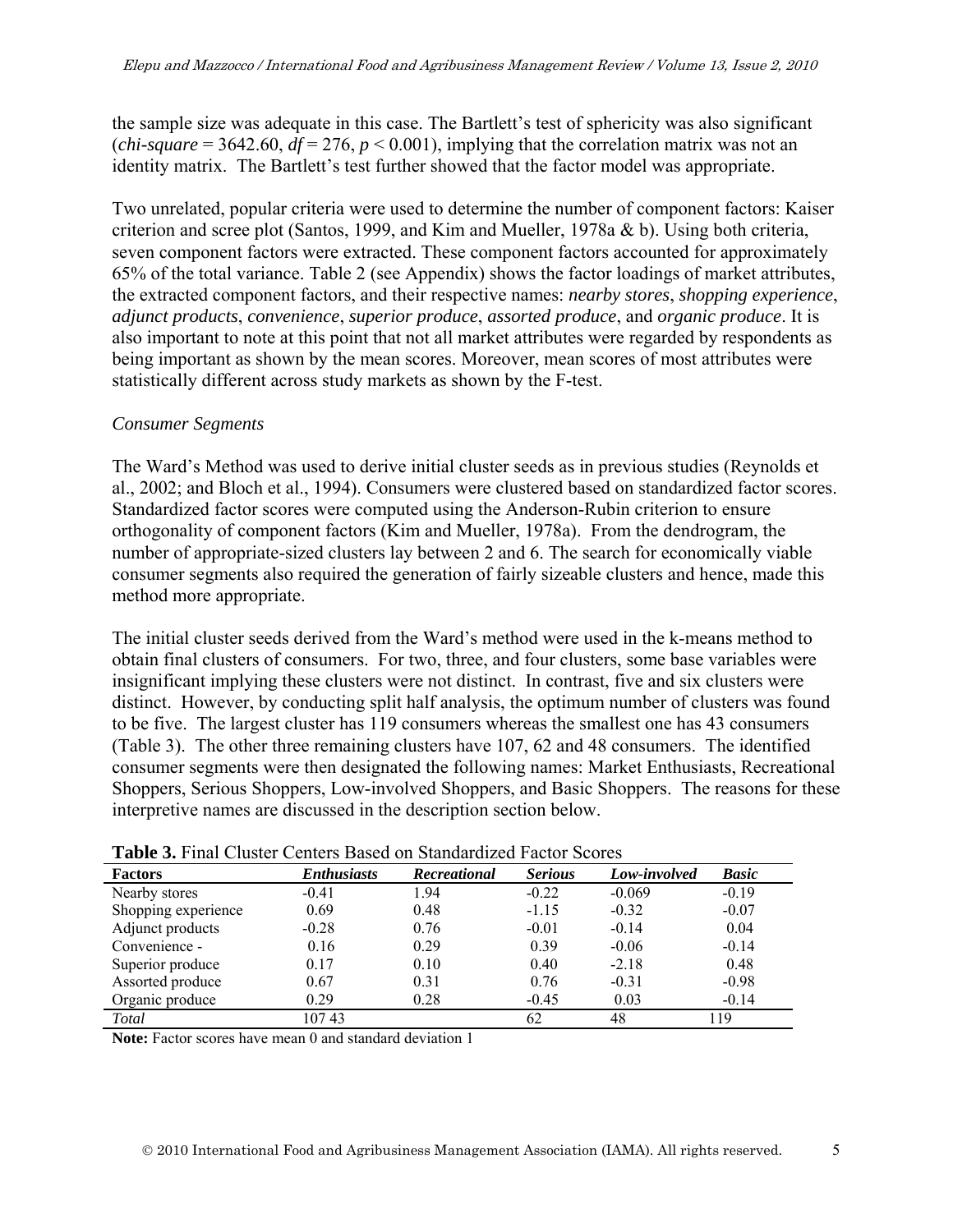#### *Validation of Consumer Segments*

Consumer segments were validated by performing both reliability and external validity tests. The reliability test was carried out to ascertain the degree of consistency of consumer segments. In contrast, the external validity test was done to determine whether the formed consumer segments were representative of shoppers in the urban and suburban farmers markets of Illinois. Both reliability and validity tests which were performed to validate consumer segments are discussed below. Successful reliability and validity tests enable commingling of data among markets as well as inferences about consumers at other markets.

The use of multiple clustering algorithms served as a test for the reliability or consistency of clusters. This reliability test has been commonly used in segmentation studies (Ketchen, Jr. and Shook, 1996). Both the Ward's and k-means methods indicated the optimal number of clusters were five. Under the Ward's method, the largest cluster had 111 consumers whereas the smallest one had 41 consumers. The other three remaining clusters had 88, 75 and 64 consumers. Therefore, the sizes of segments under the Ward's method were more or less similar to those obtained by the k-means method (Table 3).

Two approaches were taken to test for the validity of consumer segments: multivariate analysis of variance (MANOVA) of base variables and non parametric tests (chi-square and F-test) on non-clustering variables (Ketchen, Jr. and Shook, 1996; Aldenderfer and Blashfield, 1984). The MANOVA test indicated that consumer segments were distinct since all base variables were significant (Table 4).

|                     | <b>Cluster</b> |                | <b>Error</b>  |     |         |      |  |  |  |  |
|---------------------|----------------|----------------|---------------|-----|---------|------|--|--|--|--|
|                     | Mean           |                | Mean          |     |         |      |  |  |  |  |
| Component           | Square         | df             | <i>Square</i> | df  | F       | Sig. |  |  |  |  |
| Nearby stores       | 46.951         | 4              | 0.509         | 374 | 92.326  | .000 |  |  |  |  |
| Shopping experience | 36.928         | 4              | 0.616         | 374 | 59.974  | .000 |  |  |  |  |
| Adjunct products    | 8.571          | 4              | 0.919         | 374 | 9.327   | .000 |  |  |  |  |
| Convenience 4       | .505           | 4              | 0.963         | 374 | 4.680   | .001 |  |  |  |  |
| Superior produce    | 66.950         | $\overline{4}$ | 0.295         | 374 | 227.218 | .000 |  |  |  |  |
| Assorted produce    | 51.622         | 4              | 0.459         | 374 | 112.565 | .000 |  |  |  |  |
| Organic produce     | 6.900          | 4              | 0.937         | 374 | 7.365   | .000 |  |  |  |  |

#### **Table 4.** MANOVA of Component Factors

#### *Description of Consumer Segments*

Non parametric tests showed that consumer segments differed significantly in some of their demographic and behavioral characteristics (Tables 5 and 6).

Moreover, consumer segments identified from farmers markets were somehow related to those found in shopping malls even though the two retail outlets differ so much in organization and product involvement. And, to a certain extent, consumer segments in farmers markets were comparable to known typologies of grocery shoppers. A description of each segment follows. It should be noted that due to the demographic make up and size of the sample, the cells in three rows in Table 5 (those labeled Some High School (Education), Asian and Other (Ethnicity)) had expected frequencies less than five.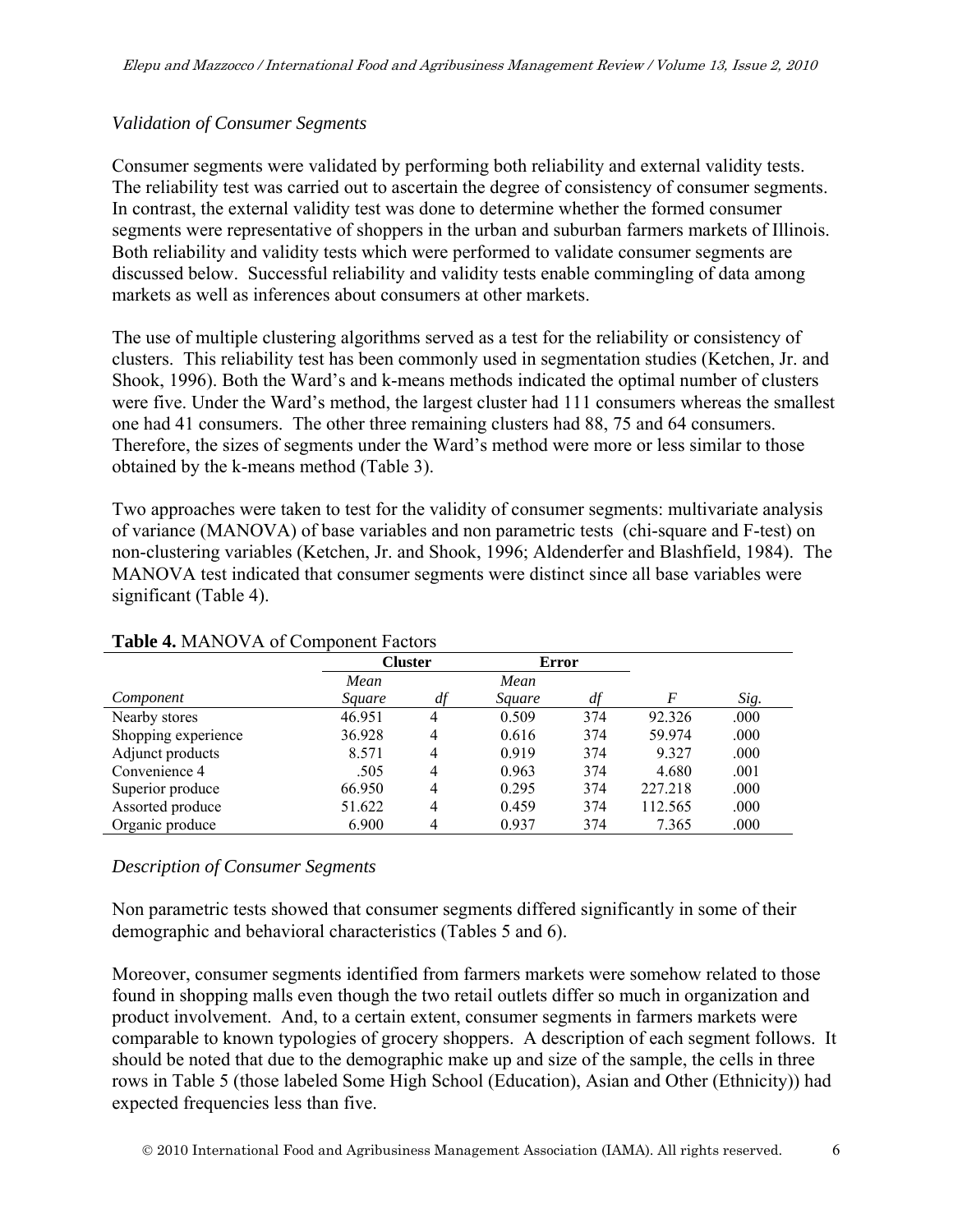| Characteristic |                          | Enthusiasts | Recreational | <b>Serious</b> | Low-     | <b>Basic</b> | Chi-square |
|----------------|--------------------------|-------------|--------------|----------------|----------|--------------|------------|
|                |                          |             |              |                | involved |              |            |
| Gender         | Male                     | 13.5%       | 18.6%        | 21.3%          | 51.1%    | 29.1%        | 26.822***  |
|                | Female                   | 86.5%       | 81.4%        | 78.7%          | 48.9%    | 70.9%        |            |
| Age            | Under 25                 | 3.8%        | 12.2%        | 6.6%           | 12.8%    | 7.7%         | 36.177**   |
|                | 25-34                    | 6.7%        | 17.1%        | 21.3%          | 19.1%    | 20.5%        |            |
|                | 35-44                    | 15.4%       | 26.8%        | 27.9%          | 19.1%    | 28.2%        |            |
|                | $45 - 54$                | 23.1%       | 24.4%        | 16.4%          | 14.9%    | 15.4%        |            |
|                | 55-64                    | 30.8%       | 17.1%        | 16.4%          | 21.3%    | 15.4%        |            |
|                | 65 and over              | 20.2%       | 2.4%         | 11.5%          | 12.8%    | 12.8%        |            |
| Education      | Some high school         | .0%         | .0%          | 1.6%           | 4.3%     | .8%          | 45.013***  |
|                | High school graduate     | 7.6%        | 11.6%        | 1.6%           | .0%      | 3.4%         |            |
|                | Some college             | 13.3%       | 34.9%        | 19.4%          | 8.5%     | 10.1%        |            |
|                | College graduate         | 36.2%       | 39.5%        | 35.5%          | 29.8%    | 33.6%        |            |
|                | Post-graduate            | 42.9%       | 14.0%        | 41.9%          | 57.4%    | 52.1%        |            |
| Ethnicity      | <b>Black</b>             | 6.0%        | 39.0%        | 3.3%           | 10.6%    | 6.0%         | 59.035***  |
|                | Asian                    | 3.0%        | 7.3%         | .0%            | .0%      | 3.4%         |            |
|                | American Indian          | .0%         | .0%          | 1.6%           | .0%      | .0%          |            |
|                | White                    | 86.0%       | 51.2%        | 91.8%          | 85.1%    | 86.2%        |            |
|                | Other                    | 5.0%        | 2.4%         | 3.3%           | 4.3%     | 4.3%         |            |
| Occupation     | Student                  | 1.9%        | 19.5%        | 11.7%          | 15.2%    | 12.1%        | 27.258**   |
|                | Professional and related | 59.2%       | 43.9%        | 41.7%          | 47.8%    | 51.7%        |            |
|                | Service and other        | 8.7%        | 22.0%        | 16.7%          | 13.0%    | 8.6%         |            |
|                | Unemployed/Homemaker     | 11.7%       | 9.8%         | 15.0%          | 13.0%    | 9.5%         |            |
|                | Retired                  | 18.4%       | 4.9%         | 15.0%          | 10.9%    | 18.1%        |            |
| Income         | Less than \$20,000       | 4.4%        | 20.0%        | 12.7%          | 9.1%     | 8.3%         | 27.782**   |
|                | \$20,000-49,000          | 16.7%       | 37.5%        | 23.6%          | 20.5%    | 22.0%        |            |
|                | \$50,000-74,999          | 23.3%       | 22.5%        | 25.5%          | 20.5%    | 22.0%        |            |
|                | \$75,000-99,999          | 24.4%       | 10.0%        | 9.1%           | 25.0%    | 14.7%        |            |
|                | \$100,000 and over       | 31.1%       | 10.0%        | 29.1%          | 25.0%    | 33.0%        |            |
|                | Total                    | 107         | 43           | 62             | 48       | 119          | 27.2%      |

**Table 5.** Demographic Characteristics of Consumer Segments

Note: \*\*\* and \*\* significant at 1% and 5% respectively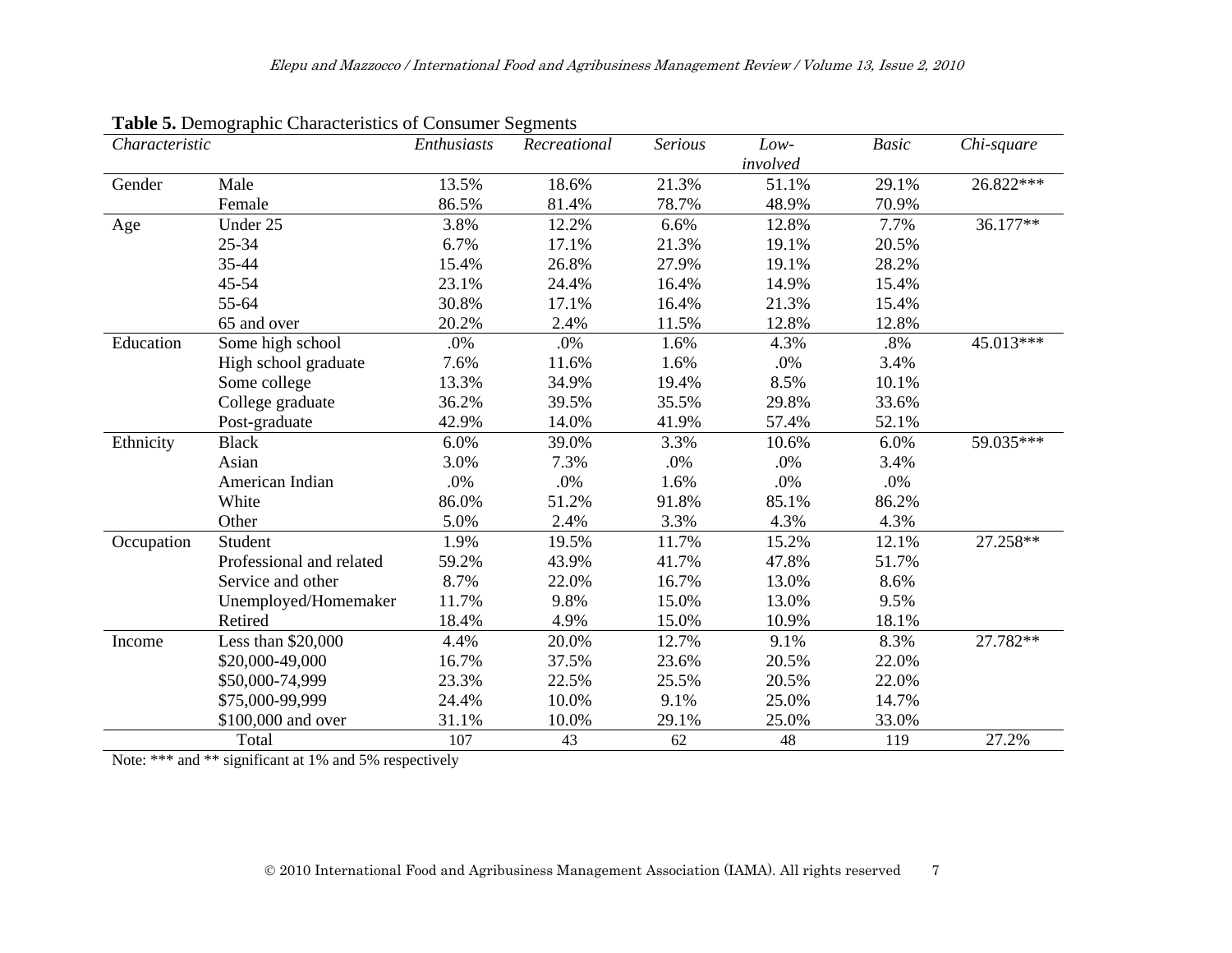| Characteristic             |               | Enthusiasts | Recreational | <b>Serious</b> | Low-     | <b>Basic</b> | Sample | Chi-square |
|----------------------------|---------------|-------------|--------------|----------------|----------|--------------|--------|------------|
|                            |               |             |              |                | involved |              |        |            |
| Frequency of Visits        | $0 - 10$      | 52.3%       | 75.0%        | 49.2%          | 70.8%    | 67.5%        | 61.0%  | 21.698***  |
|                            | $11-20$       | 30.8%       | 10.0%        | 37.7%          | 25.0%    | 26.5%        | 28.3%  |            |
|                            | >20           | 16.8%       | 15.0%        | 13.1%          | 4.2%     | 6.0%         | 10.7%  |            |
|                            | Mean          | 11.25       | 6.88         | 10.97          | 8.15     | 8.59         | 9.6    |            |
| <b>Average Money Spent</b> | $$0-9$        | 10.5%       | 11.9%        | 16.4%          | 18.8%    | 15.7%        | 14.6%  | 12.295     |
|                            | $$10-19$      | 40.0%       | 40.5%        | 34.4%          | 37.5%    | 29.6%        | 34.7%  |            |
|                            | $$20-25$      | 18.1%       | 21.4%        | 19.7%          | 31.3%    | 23.5%        | 21.8%  |            |
|                            | \$25 & Over   | 31.4%       | 26.2%        | 29.5%          | 12.5%    | 31.3%        | 28.9%  |            |
|                            | $Mean(\$))$   | 21.22       | 22.19        | 19.45          | 19.39    | 19.74        | 20.44  |            |
| <b>Average Time Spent</b>  | $<$ 1 hr.     | 64.2%       | 39.0%        | 69.4%          | 66.0%    | 56.9%        | 59.4%  | $11.713**$ |
|                            | 1 hr. & above | 35.8%       | 61.0%        | 30.6%          | 34.0%    | 43.1%        | 40.6%  |            |
|                            | Mean(hr)      | 0.77        | 1.05         | 0.70           | 0.77     | 0.83         | 0.84   |            |
| <b>Market Patronage</b>    | New Customer  | 8.4%        | 27.9%        | 9.7%           | 14.6%    | 14.3%        | 12.8%  | $10.932**$ |
|                            | Old Customer  | 91.6%       | 72.1%        | 90.3%          | 85.4%    | 85.7%        | 87.2%  |            |
| Total                      |               | 107         | 43           | 62             | 48       | 119          | 379    |            |

**Table 6.** Behavioral Characteristics of Consumer Segments

Note: \*\*\* and \*\* significant at 1% and 5% respectively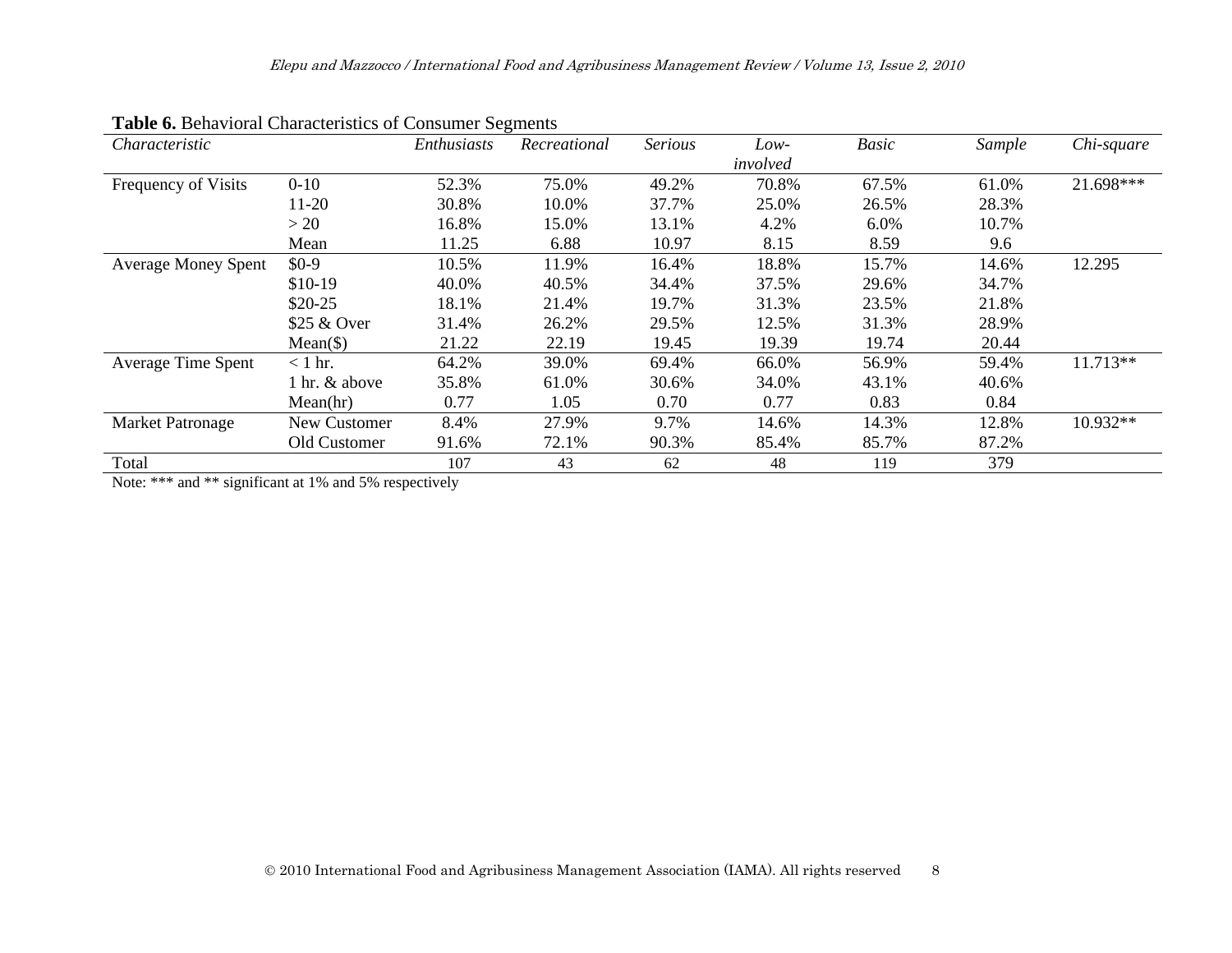#### *Market Enthusiasts*

*Market Enthusiasts* were the second largest segment in the market constituting 28% of the total sample (Table 3). These consumers considered the cleanliness and the general appearance of the market as important factors in deciding to come to shop there compared to other consumer segments. They also cared about how markets were organized, amenities at the market, and the general service they were accorded at the market. The presence of exceptionally high quality produce, such as organic produce influenced their patronage decisions more than any other group. Because they were enthusiastic about the market, they attached a lower value to the existence of other retail outlets nearby the market or other non-produce in the market. They were not inconvenienced much compared to other groups in visiting the market. Perhaps, they lived nearby the market or if they did not, their greater admiration for the market offset any inconveniences that they faced while patronizing the market.

Typically, *Market Enthusiasts* came to the market eleven times in a season. Approximately 48% of them came to the market more than ten times during the market season. On average, they reported spending about \$21 per trip. Approximately one-half of them spent \$20 or more per trip. They usually spent 0.77 hr (about 46 minutes) at the market per trip. Approximately 36% of them spent at least one-hour at the market (Table 6).

The demographic characteristics of *Market Enthusiasts* were typical of general sample of shoppers at the market (Table 5). They comprised 28 percent of the sample. A large proportion of *Market Enthusiasts* comprised of individuals who were older, highly educated, high income, professional, white, and female. More specifically, slightly over one-half of them were 55 years or older, 78% of them were at least college graduates, and 31% of them had household incomes of \$100,000 and above. Eighty-six percent of them were whites. Similarly, 87% of them were female. In terms of occupation, a large proportion (59%) of them was professionals.

*Market enthusiasts* were somewhat similar to "Full Experience Shoppers," "Enthusiasts," and "Mall Enthusiasts" identified in the mall (Ruiz et. al, 2004; Reynolds et al., 2002; and Bloch et al., 1994). Ruiz et al. found "Full Experience Shoppers" to like shopping at the mall and thus were more frequent and second highest money spenders there. Bloch et al. described "Mall Enthusiasts" as shoppers whose purchases, usage of the mall, and experiential consumption were relatively high. Similarly, Reynolds et al. found "Enthusiasts" to prefer both products and auxiliary services provided by the malls.

#### *Recreational Shoppers*

*Recreational Shoppers* were the smallest segment in the market and made up of only 11% of the sample (Table 3). In deciding to come to shop at the market, *Recreational Shoppers* placed higher value on the existence of other retail outlets nearby the market or non-produce and events at the market compared to other consumer segments. Other than shopping for produce, these shoppers also attended the market in order to buy other products. They liked to treat their shopping as an entertainment event and were looking forward to a more festive atmosphere at the market than other groups. Perhaps, they were not time-pressed, took time off their busy schedules to relax, were on family outing, or were on vacation.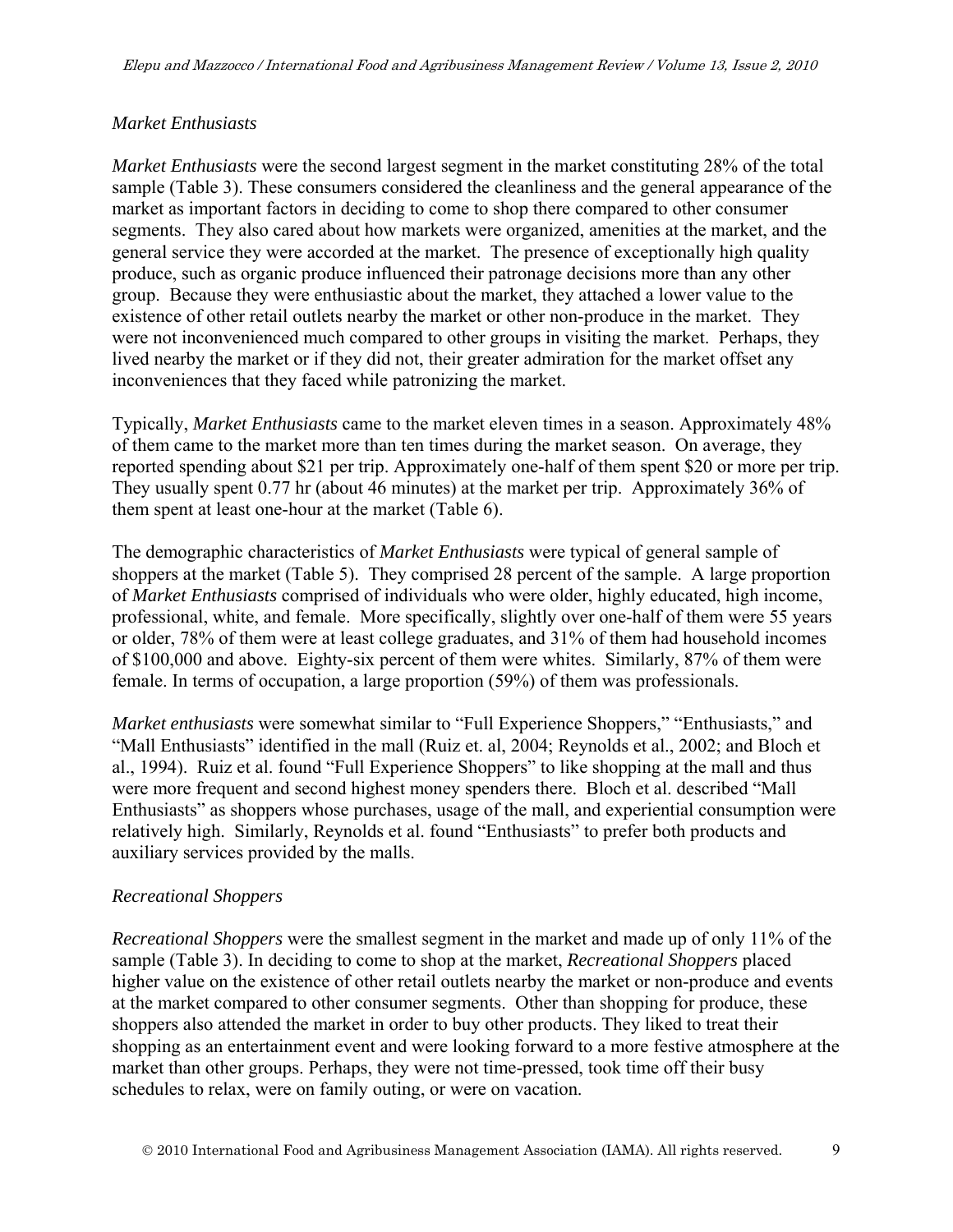Typically, *Recreational Shoppers* exhibited the following behaviors. They were less frequent than other segments and came to the market about seven times in a season. Only one-quarter of them came to the market more than ten times during the market season. However, once in the market they tended to spend more money than other segments. They spent about \$22 per trip. Nearly one-half of them spent \$20 or more per trip. *Recreational Shoppers* also spent more time at the market than other segments and stayed for a little over one-hour per trip. Over 60% of them spent at least one-hour at the market (Table 6).

*Recreational Shoppers* tended to separate out from the rest of the groups in terms of demographics except in gender and occupation. Their distribution was skewed with more younger, less educated, diverse individuals with slightly lower household incomes than other segments (Table 5). Twenty percent of them were 55 years or older, 14% of them were postgraduates and only 10% of them reported household incomes of \$100,000 and above. More than one-half (51%) of *Recreational Shoppers* were white while 39% of them were black. However, like the general sample of shoppers, they were predominantly professional and female (Table 5).

Shopping motivations of *Recreational Shoppers* in farmers markets matched those of "Grazers" and "Recreational Shoppers" in malls. "Grazers" were found to spend their time at the mall browsing and eating (Bloch et al., 1994). "Recreational Shoppers" at the malls regarded their shopping at the mall as an "escape" (Ruiz et al., 2004). *Recreational Shoppers* in farmers markets can also be likened to "Discovery Shoppers" identified in supermarkets (Coca-Cola, 2004). "Discovery Shoppers," as the name suggests, went to supermarkets to browse for new products. Behaviorally, they were relatively high money spenders at supermarkets just like *Recreational Shoppers* in farmers markets.

*Recreational Shoppers* also had most of the characteristics of "Impulse Purchasers," a segment identified by Wolf and Berrenson (2003), in a night farmers market. "Impulse Purchasers" were less frequent and tended to be new visitors at the market. Nonetheless, they spent more money at the market. Demographically, "Impulse Purchasers" were relatively young shoppers just like *Recreational Shoppers*.

#### *Serious Shoppers*

*Serious Shoppers* made up 16% of the farmers market consumers (Table 3). They considered the presence of a variety of high quality produce at the market as more influential in their patronage decision making process than other segments. One could envision that these shoppers would have liked to come to shop at the market more frequently but were often busy, time-pressed, or lived far-away from the market. However, the existence of variety of high quality produce at the farmers market made them overcome any inconveniences involved in shopping in the market. Since they did not stay long at the market, they did not appreciate much the general atmosphere of the market compared to *Recreational Shoppers.*

The following behavioral characteristics were typical of *Serious Shoppers*. They shopped at the market an average of eleven times in a season. Slightly over one-half of them visited the market more than ten times per market season. They spent about \$19 per visit. Nearly one-half of them spent \$20 or more per trip. They spent less time per trip at the market than other segments.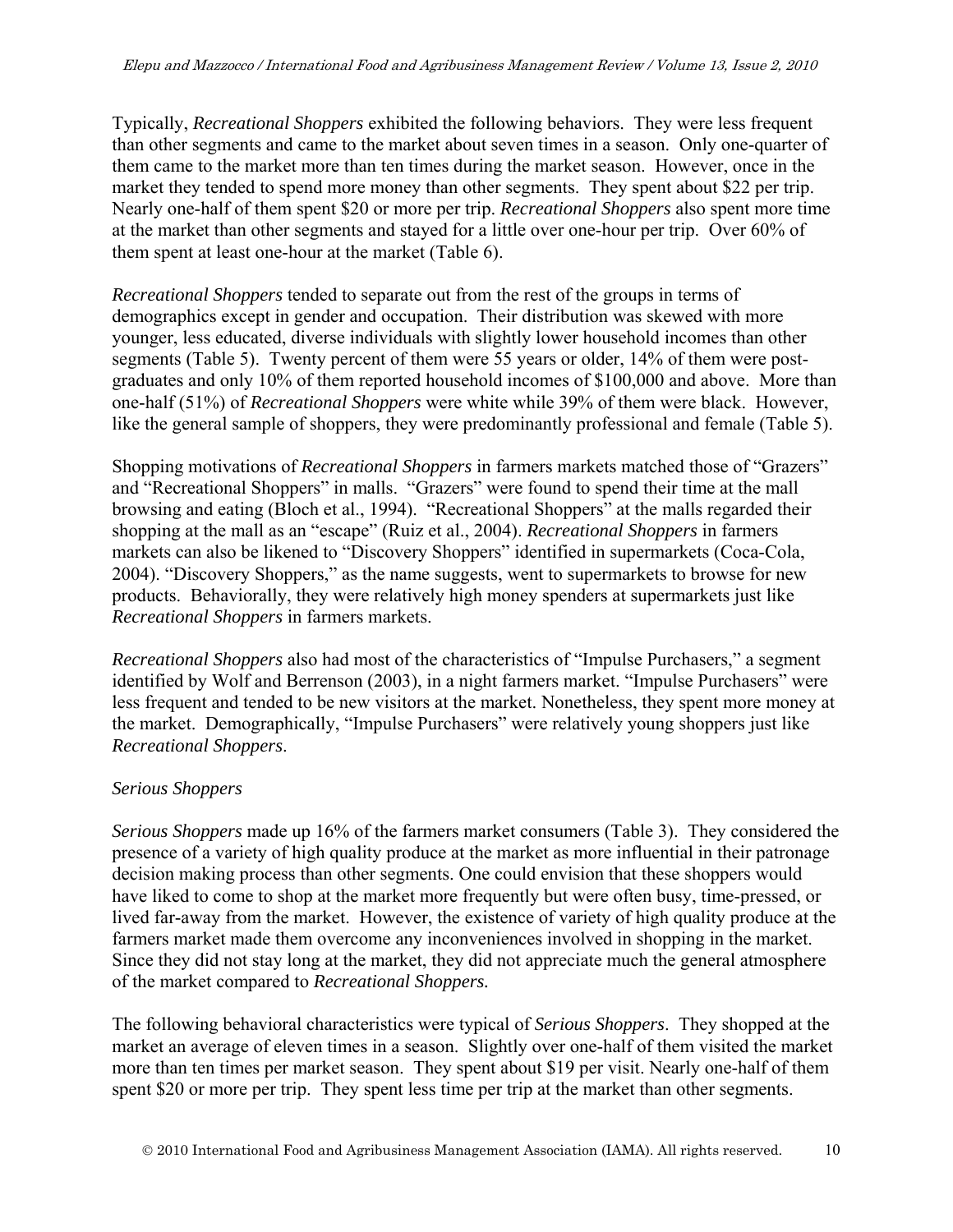They spent about 0.7 hr (42 minutes) at the market per trip. Approximately 70% of them spent less than one-hour at the market. In sum, *Serious Shoppers* were regular, high money spenders who spent less time per trip and were not likely to attend the market for recreation (Table 6).

The demographic characteristics of *Serious Shoppers* were typical of the general sample of shoppers at the farmers market (Table 5). They tended to be medium-aged or older, educated, and have medium-high household incomes. Approximately 28% of them were under 35 years, 77% of them were at least college graduates, and nearly one-half of them had household incomes of \$20,000-74,999. Also, 29% of them had household incomes of \$100,000 and above. With respect to gender and ethnicity, *Serious Shoppers* reflected the sample's high concentration of whites and females.

In terms of preferences, *Serious Shoppers* resembled "Serious Shoppers" in malls, who were found to be more concerned about products than auxiliary services, such as the presence of entertainment or events (Reynolds et al., 2002). Because *Serious Shoppers* were convenienceseekers, they also tended to relate to a group of grocery shoppers known as "Time-challenged shoppers" (FMI, 2002). According to the FMI study, "Time-challenged shoppers" valued convenience of the grocery outlet because of their busy schedules. For instance, they had large households and young children to take care of. In their effort to cut on their grocery costs, "Time-challenged shoppers" responded to frequent shopper programs. *Serious Shoppers* at farmers markets seemed to be busy people, too. They included a slightly larger proportion of young adults (ages 26 to 44) who were more likely to have children at home.

#### *Low-involved Shoppers*

*Low-involved Shoppers* were the second smallest group in farmers markets (Table 3). They were less enthusiastic about their farmers markets than other segments. A typical *Low-involved Shopper* had behavioral characteristics outlined as follows. They were less frequent patrons than other segments. They came to the market eight times per season. Over 70% of them shopped at the market ten or less times in a season. They spent about \$19 per trip. Forty-four percent of them spent \$20 or more per trip. They spent 0.77 hr (46 minutes) per trip. Only 34% of them spent at least one-hour at the market (Table 6).

Two demographic characteristics distinguished *Low-involved Shoppers* from other segments, namely: age and gender compositions (Table 5). This segment comprised of shoppers of all age groups more equally than the other segments. In terms of gender, more *Low-involved Shoppers* were males. More than one-half (51%) of them were male compared to the entire sample being 23% male. The rest of the demographic characteristics were typical of the general sample of shoppers at the market (Table 5). That is, most of the *Low-involved Shoppers* were highly educated whites with high household incomes. In particular, 87% of them were at least college graduates, and one-quarter of them had household incomes of \$100,000 and above.

*Low-involved Shoppers* seemed to be analogous to "Minimalists" or "Apathetic Shoppers" identified in shopping malls. It was found that "Minimalists" engaged least in the activities of the mall (Bloch et al., 1994). Similarly, "Apathetic Shoppers" did not enjoy much shopping at the malls (Reynolds et al., 2002). This kind of shoppers, whether in the farmers market or mall,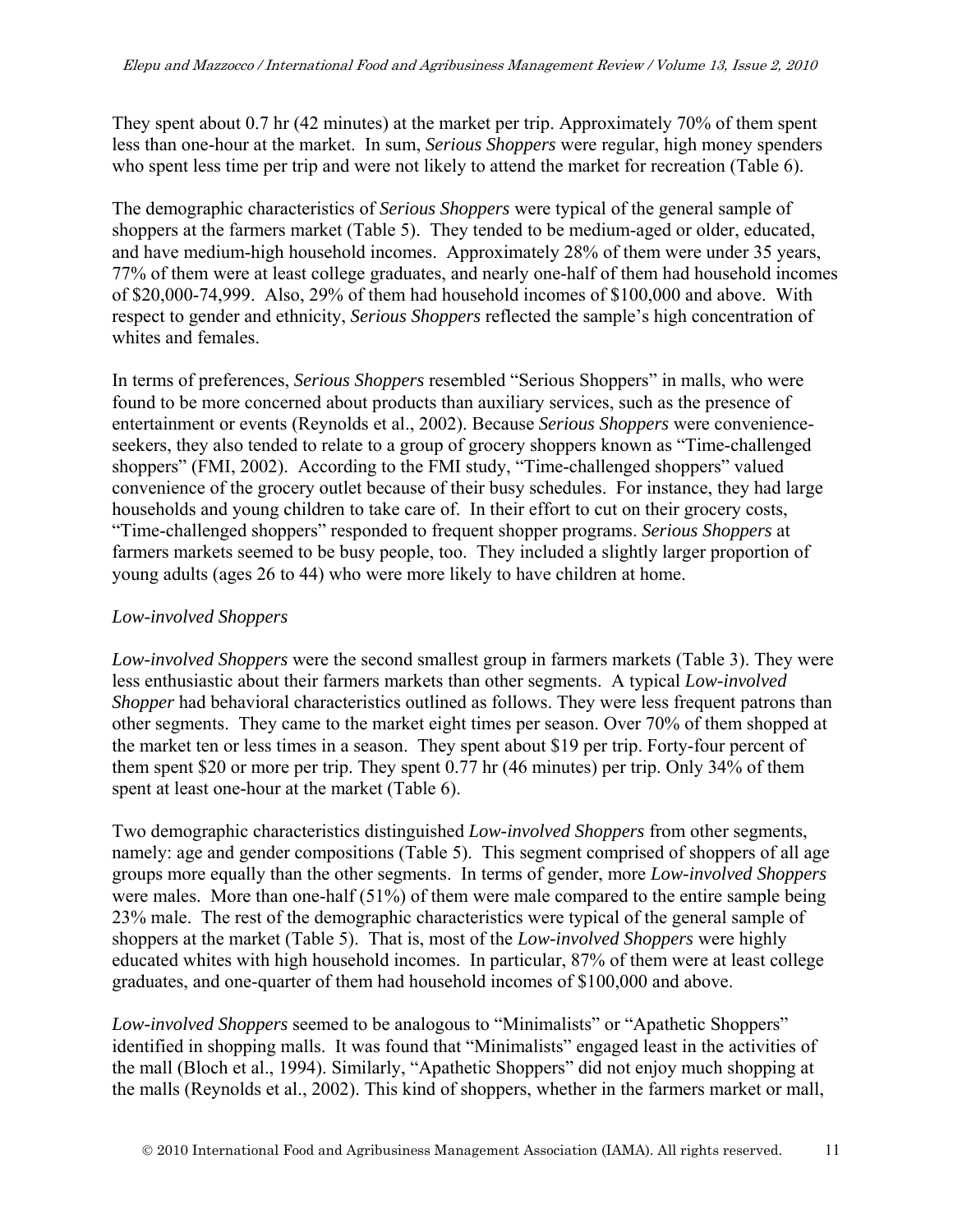might not be playing a primary shopping role for food or non food products in their respective households.

#### *Basic Shoppers*

*Basic Shoppers* formed the largest segment with 31% of the sample (Table 3). They considered the presence of high quality produce at the market more importantly in their patronage decisions than other segments. These shoppers valued more the freshness of market produce and cared little about its variety and where it came from. Although these shoppers cared less about the general atmosphere of the market, whether there were events or any stores nearby, they spent relatively more time at the market. Probably they did this in order to make the best selection of produce. Moreover, they also liked some non-produce items to be present at the market. Hence, they might have spent some time browsing and/or buying them.

Typically, they had the following behavioral features. They came to the market nine times in a season. Approximately 32% of them came to the market more than ten times during the market season. Their average money expenditure was about \$20 per trip. More than one-half (55%) of them spent \$20 or more per trip. They spent nearly one-hour (about 50 minutes) at the market whenever they shopped there. Forty-three percent of them spent at least one-hour at the market (Table 6).

The demographic characteristics of *Basic Shoppers* reflected those of most shoppers at the market (Table 5). They tended to be medium-aged and older, educated, and had medium-high incomes. More than 70% of them were 35 years or older, over 80% of them were at least college graduates, and nearly one-third (33%) of them had household incomes of \$100,000 and above. *Basic Shoppers* were predominantly white females. Slightly over 70% of them were female and 86% were white.

*Basic shoppers* were somewhat akin to "Mission Shoppers" and "Traditionalists" in malls. Although "Mission Shoppers" did not like shopping at the mall, they had to go there to buy something (Ruiz et al., 2004). Likewise, "Traditionalists" visited malls with the primary purpose of buying merchandise or services (Bloch et al., 1993). *Basic Shoppers* were also related to "Basic Buyers," a segment identified from African American grocery shoppers (FMI, 2000). According to FMI, "Basic buyers" were primarily concerned with the "basics" in a grocery store such as high quality produce, meat, and fast checkout. "Basic Buyers" did not enjoy grocery shopping, tended to shop at large chain stores and were brand loyal. They also did not value much their cultural cues such as the presence of black salespersons.

# **Managerial and Marketing Implications of Consumer Segments**

Currently, farmers markets are organized differently from one another. Farmers markets can be open or closed/ventilated, seasonal or year-round. Some farmers markets offer only farm produce while others have meat, seafood, poultry, flowers, shrubs, herbs, crafts, prepared food, and baked goods. Some markets feature educational displays, cooking demonstrations, and festivals while others do not. Some farmers markets operate on weekends whereas others open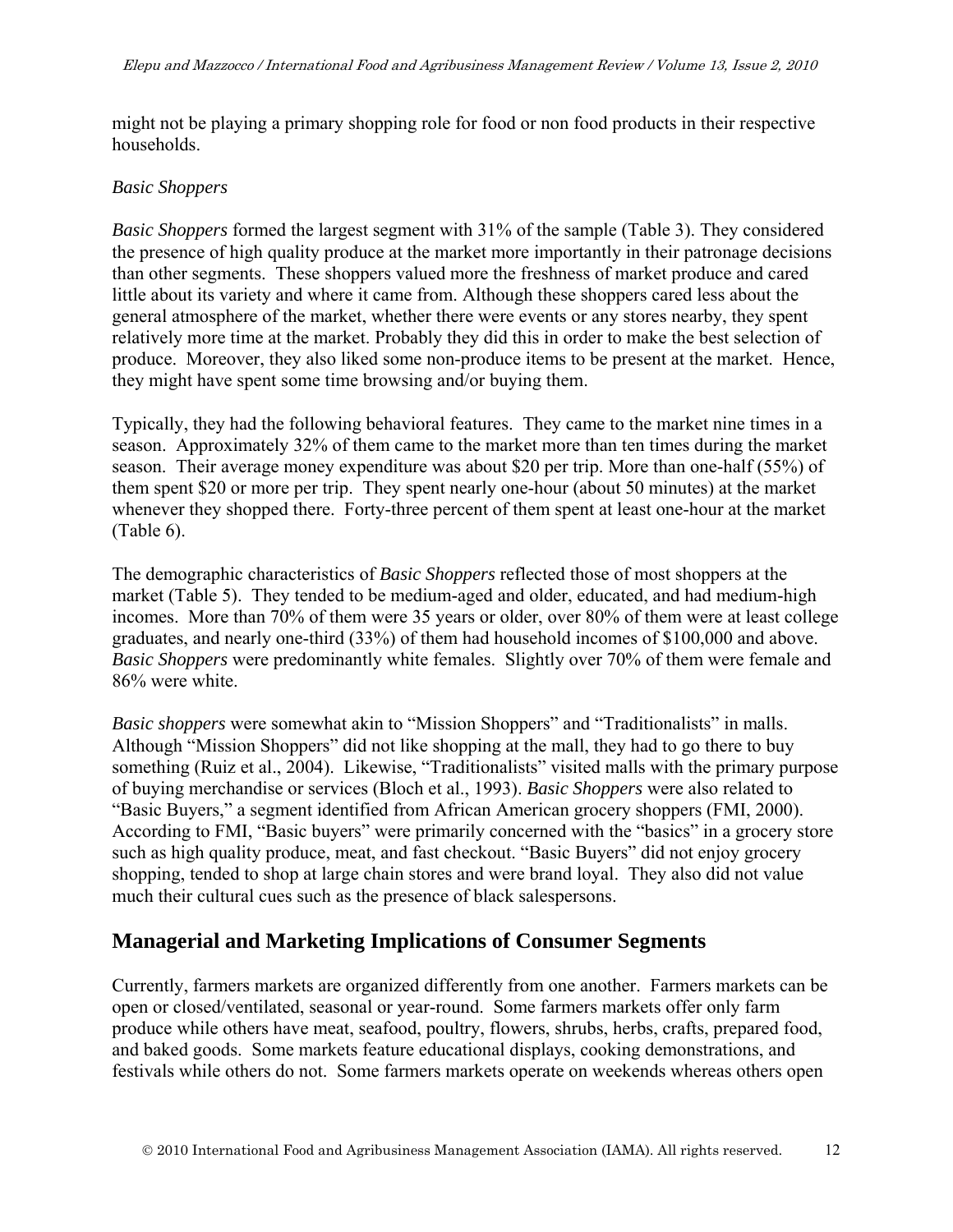during weekdays. The time of operation of markets varies with more markets operating in the mornings (USDA).

Moreover, farmers markets receive inconsistent support from sponsors such as government agencies, business groups, nonprofit organizations, and individuals. These sponsors also have different motives for supporting farmers markets. Some of these motives include: revitalizing downtown areas; raising awareness of healthy nutrition, stewardship of the land and ecology, and so forth (Payne, 2002; Bachmann, 2002).

In light of the above market differences, market managers likely should strive to organize effective farmers markets, that is, farmers markets containing profitable vendors, satisfied shoppers, and those that meet the market sponsors' objectives. This study identifies consumer segments patronizing farmers markets. Knowledge of consumer segments, their preferences, behaviors, and demographics, can provide useful insights for market managers in their quest to establish effective farmers markets. On the other hand, farmer vendors can directly use this knowledge to target consumer segments thereby increasing their total sales and profits. Hence, the managerial and marketing implications of consumer segments are discussed below with respect to attracting and retaining the identified segments.

#### *Market Enthusiasts*

Market cleanliness and appearance appealed to *Market Enthusiasts* more than other segments. *Market Enthusiasts* might thus be attracted by keeping farmers markets clean and pleasing to the eye. The market décor and arrangement are likely to be important. Ample parking is also important, particularly in suburban markets where most shoppers drive to the market. With respect to organic produce, even though *Market Enthusiasts* showed more interest in it, prior work has shown that consumers make their purchasing decisions based on other factors such as price and appearance ([Reserved], 2004). Thus, while it is good to have some organic produce at the market, the maintenance of high quality and fair pricing might boost market attendance of *Market Enthusiasts* more than the mere availability of organic produce.

#### *Recreational Shoppers*

*Recreational Shoppers* placed more value on the market atmosphere and entertainment than other segments. However, they tended to be occasional visitors, who mostly patronized markets that operated over the weekend. Thus, care must be taken when attracting this segment to shop at the market, as *Recreational Shoppers* are less likely to be repeat visitors and may be looking for an event. Introducing snacks and entertaining activities to markets operating over weekends might attract more *Recreational Shoppers* to shop there. However, this strategy may not attract the desired blend of other segments and be a high-cost strategy for acquiring non-repeat visitors to the market.

#### *Serious Shoppers*

*Serious Shoppers* valued a variety of high quality, locally-grown produce more than other segments. These produce attributes are likely to attract this segment to shop at the market.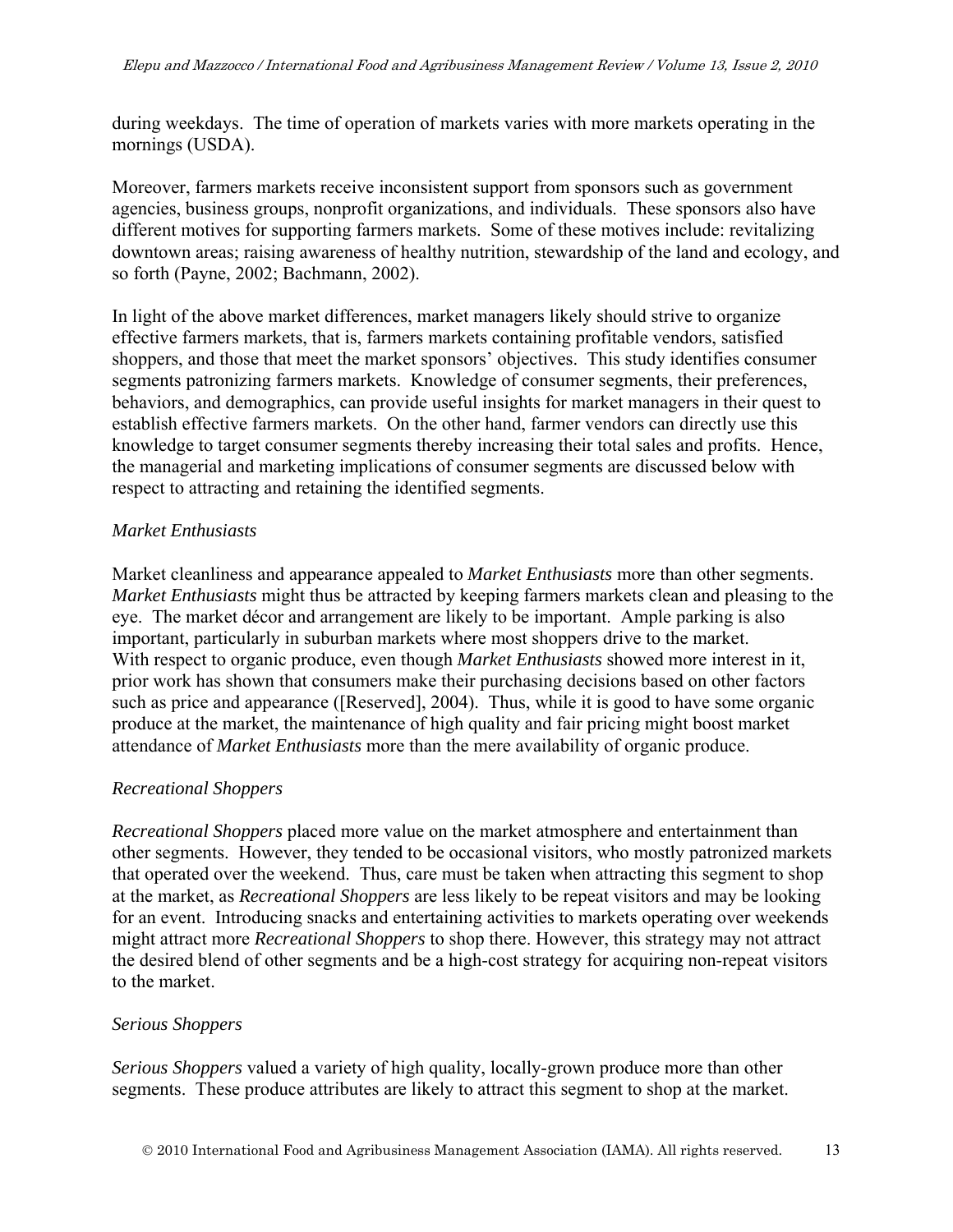However, the word "locally-grown" produce seems to be viewed differently across markets. For example, shoppers at Chicago markets take locally-grown produce to mean produce coming from the Midwest region (four state area). Thus, recruiting Midwest farmers from a larger radius to participate in Chicago and suburban markets might pull more *Serious Shoppers* to shop there. However, the definition of "local" may tighten outside major metropolitan areas.

In addition, *Serious Shoppers* sought convenience when deciding to shop at the market more than other segments. Location choice and accessibility are important to attract this segment.

#### *Low-involved Shoppers*

These shoppers were less appreciative of most of the market features compared to other segments. Anecdotally, they appeared to wander the farmers market, consuming coffee and donuts on site. One strategy for approaching this segment is to convert them to another segment, thereby getting them more involved at the market. Specific activities could be organized that target them, perhaps organizing family or community activities at the market, or food awareness development activities.

#### *Basic Shoppers*

*Basic Shoppers* placed more weight on the presence of high quality produce when deciding to shop at the market than other segments. Therefore, translating "quality" from the consumers' perspective to farmers may help vendors attract this segment. *Basic Shoppers* also liked some non-produce items to be present at the market implying that their interests in the market might be aroused by expanding the product category offered by markets to include such items. Conclusion

It can be concluded that five preference-based consumer segments exist in urban and suburban farmers markets: *Market Enthusiasts*, *Recreational Shoppers*, *Serious Shoppers*, *Low-involved Shoppers*, and *Basic Shoppers*. These consumer segments significantly differ in demographic and behavioral characteristics. Thus, steps to attract one or more segments simultaneously can be undertaken consciously or unconsciously. For example, *Market Enthusiasts* and *Basic Shoppers* are focused on produce quality and variety. Although they differed in other aspects, none of the above groups expressed a strong desire for entertainment, recreational travel, or lengthy stays at the market. Another key managerial implication from these findings is for market organizers to pay attention to their nearby community demographics for indicators of their potential and actual customers. This will enable a more targeted offering which can be adjusted with experience and feedback.

### **Further Research**

Further research should investigate consumer segments existing in farmers markets located in rural areas. Also, research should be conducted on the motivations and behaviors of other stakeholders in farmers markets, specifically sponsors, organizers and farmer vendors. Doing so would facilitate a deeper understanding of future directions to be undertaken in the successful development and evolution of farmers markets. Given the expected demographics of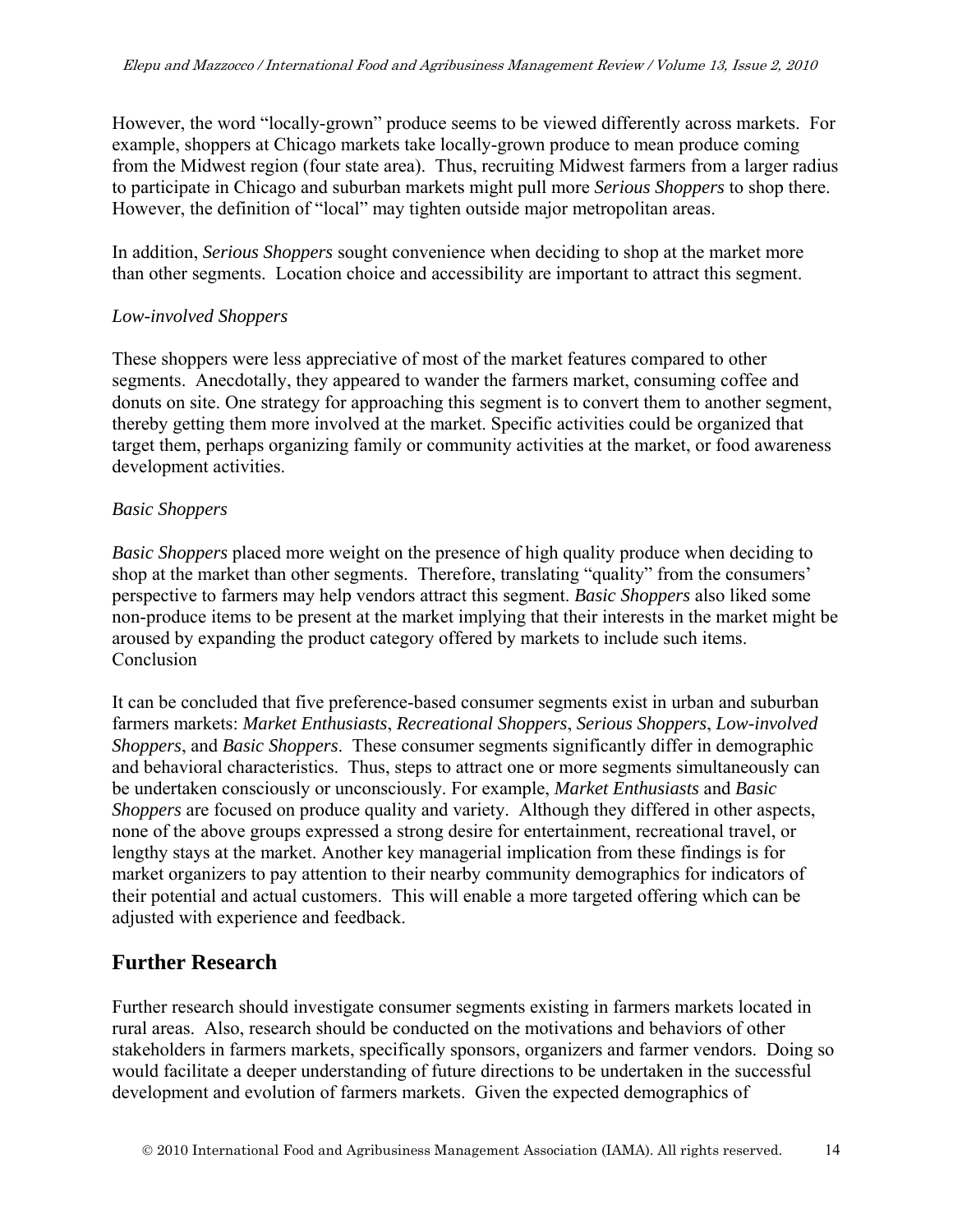respondents, similar future research can avoid small issues experienced in this research with cross tabulation tables having a few instances of expected frequencies less than five.

Lastly, this study has contributed to the development and validation of constructs (*nearby stores*, *shopping experience*, *adjunct products*, *convenience*, *superior produce*, *assorted produce*, and *organic produce*) which can be used to measure why consumers patronize farmers markets, these constructs can be the basis for further research, thereby reducing the need for factor analysis in further research.

## **Acknowledgements**

The authors would like to thank the anonymous reviewers for very helpful suggestions.

## **References**

- Aldenderfer, M. S. and R. K. Blashfield. 1984. "*Cluster Analysis*." Newbury Park: Sage Publications, Inc.
- Bachmann, J. 2002. Farmers' Markets Marketing and Business Guide. NCAT Agriculture Specialist. http://attra.ncat.org/attra-pub/farmmrkt.html
- Bloch, P. H., N. M. Ridgway, and S. A. Dawson. 1994. The Shopping Mall as a Consumer Habitat. *Journal of Retailing* 70: 23-42.
- Coca-Cola Retailing Research Council. 2004. The World According to Shoppers: Different Days, Different Needs. Study Conducted by TNS NFO, 41.
- Eastwood, D.B. 1996. "Using Customer Surveys to Promote Farmers' Markets: A Case Study." *Journal of Food Distribution Research* 27:23-30.
- Elepu, Gabriel and Michael A. Mazzocco. 2004. Factors Affecting Consumers' Repeat Visits to Farmers Markets in Illinois. Proceedings of WCC-72 Conference, Las Vegas, June 7-8, 2004.
- Food Marketing Institute. Consumers Cite Value and Nutrition as Primary Drivers for Shopping Decisions, According to FMI's Trends 2002. Chicago, May 5, 2002. www.fmi.org
- Food Marketing Institute. African American Shoppers Seek Safe Stores that Participate In their Community, According to First-Ever FMI Study. Washington DC, October 5, 2000.www.fmi.org
- Govindasamy, R., J. Italia and A. Adelaja. 2002. Farmers' Markets: Consumer Trends, Preferences, and Characteristics. *Journal of Extension* 40:1-19. www.joe.org/joe/2002february/rb6.Html.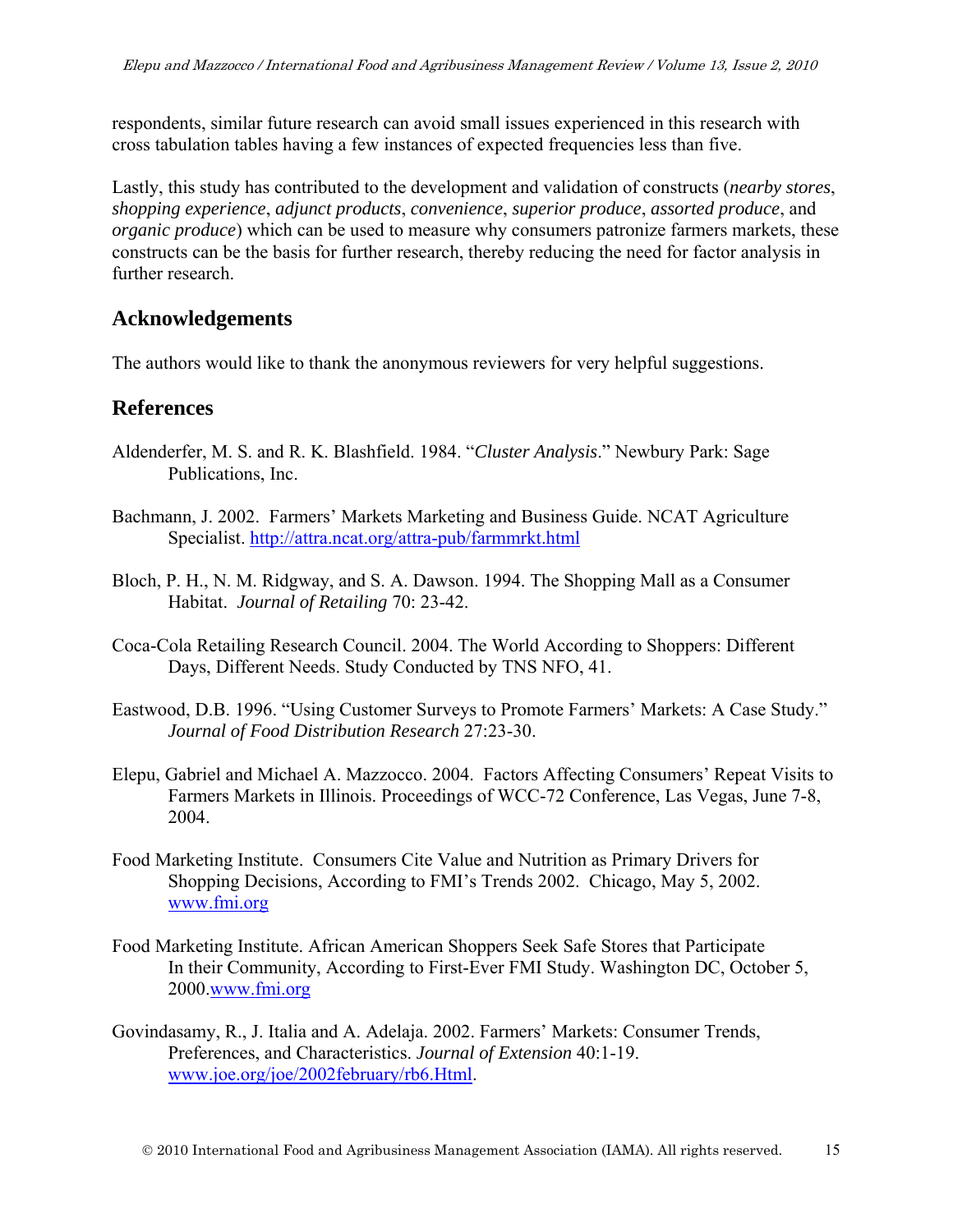- Ketchen Jr. D. J. and C. L. Shook. 1996. "The Application of Cluster Analysis in Strategic Management Research: An Analysis and Critique." *Strategic Management Journal* 17: 441-458.
- Kezis, A., T. Gwebu, S. Peavey, and H. Cheng. 1998. A Study of Consumers at A Small Farmers' Market in Maine: Results from A 1995 Survey. *Journal of Food Distribution Research* 29: 91-99.
- Kim, J. and C. W. Mueller. 1978a. *Factor Analysis: Statistical Methods and Practical Issues.* Thousand Oaks, CA: Sage Publications, Quantitative Applications in the Social Sciences Series, No. 14.
- Kim, J. and C. W. Mueller. 1978b*. Introduction to Factor Analysis: What it is and How to do it*. Thousand Oaks, CA: Sage Publications, Quantitative Applications in the Social Sciences Series, No. 13.
- Payne, T. 2002. U.S. Farmers' Markets 2000: A Study of Emerging Trends. *Journal of Food Distribution Research* 33: 174-175.
- Reynolds, K. E., J. Ganesh, and M. Luckett. 2002. Traditional Malls vs Factory Outlets: Comparing Shopper Typologies and Implications for Retail Strategy. *Journal of Business Research* 55: 687-696.
- Roy, A. 1994. Correlates of Mall Visit Frequency. *Journal of Retailing* 70: 139-161.
- Ruiz, J., J. Chebat, and P. Hansen. 2004. Another Trip to the Mall: A Segmentation Study of Customers Based on Their Activities. *Journal of Retailing and Consumer Services* 11: 333-350.
- Santos, J. R. A. and M. D. Clegg. 1999. Factor Analysis Adds New Dimension to Extension Surveys. *Journal of Extension*, 37. www.joe.org/joe/1999october/rb6.html
- Sovell, J. M. 2001. Predicting Potential Consumers for Online Business Ventures by Farmers: A Survey of Farmers' Market Consumers. Unpublished M.S. Thesis, University of Illinois at Urbana-Champaign.
- USDA. AMS Farmers Markets. www.ams.usda.gov/farmersmarkets/
- U.S. Dept. of Commerce, U.S. Census Bureau, Census 2000. http://www.census.gov/main/www/cen2000.html
- Wolf, M.M. and E. Berrenson. 2003. A Comparison of Purchasing Behaviors and Consumer Profiles at San Luis Obispo's Thursday Night Farmer's Market. *Journal of Food Distribution Research* 34: 107-122.